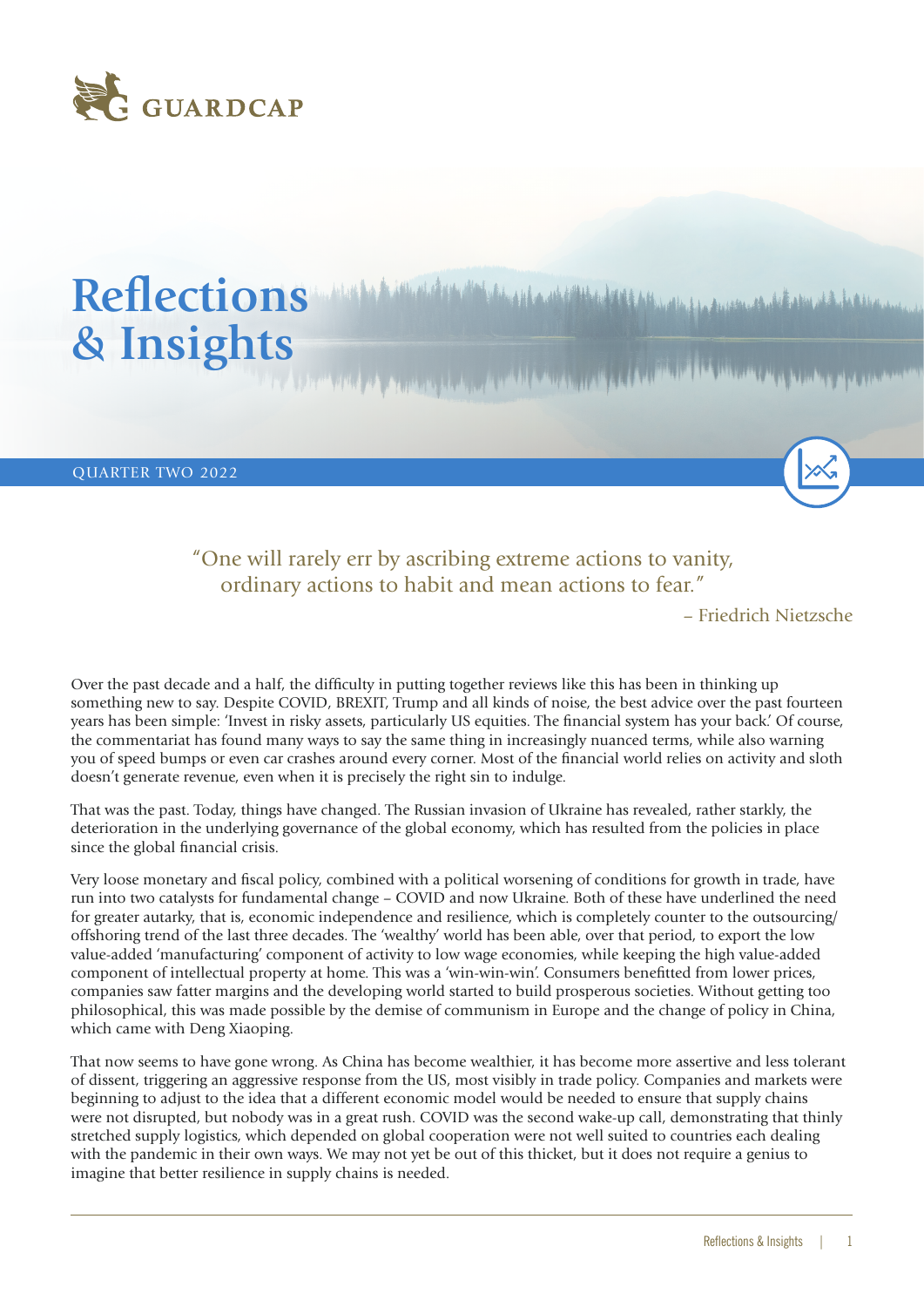# And then along comes Putin...

Whatever the original plan was, it has not survived contact with reality. It has shown, though, that reliance for key energy and resource supplies on an unpredictable autocracy is not the best idea. It has also blown away the peace dividend that followed the end of the Cold War. Military spending is set to accelerate in Europe, and in one of the most dramatic policy reversals of recent years, Germany has abandoned its post-war defence stance. Whether this makes any sense is beside the point – a new Iron Curtain has fallen and it will lead to increased defence spending.

All of this has happened against a background where the generous monetary tap, which has sustained the developed world for many years, is gradually being turned off in response to high inflation. This inflation may have its roots in the disruption to markets caused by COVID, but the situation in Ukraine is exacerbating the trend. While shipping bottlenecks are likely to ease in the next few months, the tightness in labour markets is beginning to feed through into higher wages and the question of how to deal with interruptions in energy supply is just coming to the surface.

Investment in natural resource exploitation has collapsed over the last seven years, as lower prices and a near-universal drive towards more investment in renewable resources have tightened available supply without fully replacing what has been lost. Sustained higher prices now seem likely as countries seek to replace Russian gas and oil. There will be new investment in the oil patch and in infrastructure to move LNG and oil around the world. There will also be accelerated investment in renewables, although the current situation has illustrated how the transition from fossil fuels needs to be gradual rather than sharp. There will also be new investment in weaponry and defensive capability.

### The consequences of change

The consequences of these changes are not just important in geopolitics, but also for financial markets.

Stating with energy, the old saw says that the cure for high oil prices is high oil prices. This is because the impact of price rises is akin to a tax rise and so hurts the consumer. To some extent, consumers are protected by the build-up of savings that follows the fiscal impulse of the pandemic, but prices generally are going to have an impact on demand. This is the short-term effect. In the longer run, higher prices lead to an increase in supply as new investment picks up. The effect is likely to be differentiated by region. The US is more or less self-sufficient in energy, and with a pickup in

investment, is in a good position. Europe and Japan are in a bind as major importers. European consumers will be squeezed by energy prices and will feel the more direct costs of the war through issues such as migration. A recession in the EU is quite likely over the next year. The US may avoid that fate, although is still likely to slow considerably. The EU's position could also worsen if the Euro weakens against the dollar, a possibility as the trajectory of rate rises in the US is steeper than in the Eurozone – this raises the Euro cost of imports and keeps upward pressure on inflation.

The UK sits somewhere between the EU and the US but is going through the pain of adjustment to a post-BREXIT world. This is visible in a number of areas, in particular in trade flows, which have been very poor, and labour shortages in a number of industries.

This is an environment where China is likely to attempt to purchase Russian energy at a discount, but without overtly falling in behind the Russian position. It is a delicate position, but it is in China's interest to act as a conduit for Russian economic activity to the rest of the world.

### A more hawkish rhetoric

Bond markets have seen a dramatic rise in yields, as the US Federal Reserve (Fed) rhetoric has become more hawkish. The risks of increasing interest rates and the shrinking of the Fed's balance sheet have had a dramatic effect on bond prices. Still,they have not spilled over (until very recently) into riskier assets like equities. Those who follow such matters explain that only certain types of interest rate rises at certain points of the cycle are bad for equity markets, and the arguments behind the theory, that all is well, are so strong that we should all relax.

In practice, risky assets are generally not cheap, either in bond or equity markets, and the amount of money sloshing around the global financial system is about to shrink, which would usually be bad for asset prices. In bond markets, this is likely to lead to spreads widening – which is code for saying that riskier bonds are going to get cheaper. If risks are rising, the usual 'safe haven' assets are government bonds. The problem here is that real interest rates are still negative despite the rises in yields. Nevertheless, given the corrections that have taken place, and given the need to seek safety for some parts of a portfolio, the highest quality bonds offer an interesting option, although, as yet, with only one toe in the water.

Equity markets have mostly been able to shake off all bad news. Whether it be COVID, Ukraine, inflation, or rising rates, equities have delivered a decent return. Could that change?